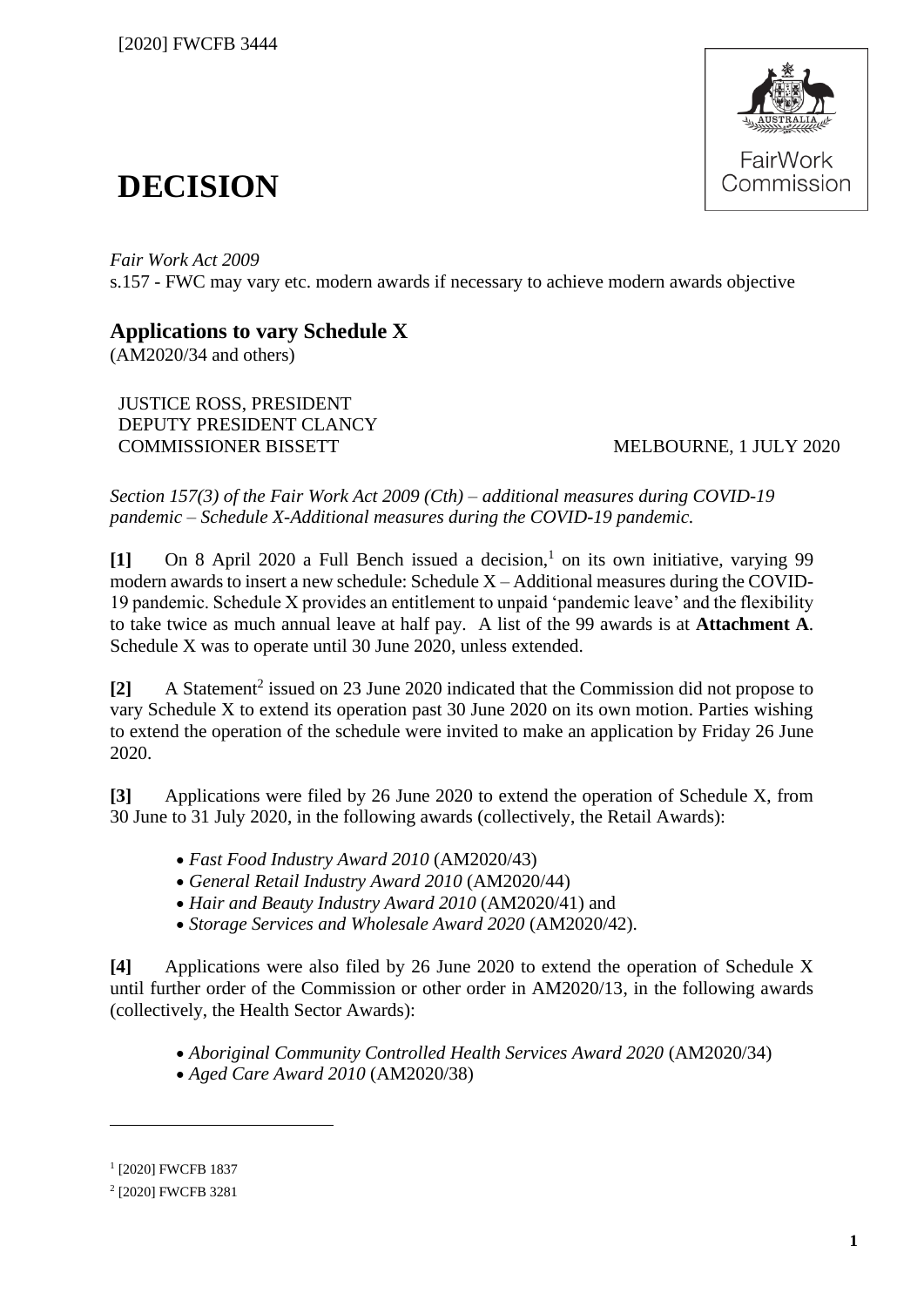- *Ambulance & Patient Transport Industry Award 2020* (AM2020/45, AM2020/47 and AM2020/62)
- *Health Professionals and Support Services Award 2020* (AM2020/40 and AM2020/66)
- *Medical Practitioners Award 2020* (AM2020/49)
- *Nurses Award 2010* (AM2020/46)
- *Pharmacy Industry Award 2020* (AM2020/50)
- *Social, Community, Home Care and Disability Services Industry Award 2010*  (AM2020/52); and
- *Supported Employment Services Award 2020* (AM2020/39).

**[5]** Two applications were lodged seeking a longer period of extension:

- *Live Performance Award 2010* (AM2020/48 and AM2020/79); and
- *Air Pilots Award 2020* (AM2020/51).

[6] A statement<sup>3</sup> issued on 26 June 2020 made it clear that each of these applications were to be heard at 12 noon on Tuesday 30 June 2020. Parties wishing to attend the hearing were to provide the name, direct number and organisation by 12 noon Monday, 29 June 2020 to [chambers.ross.j@fwc.gov.au.](mailto:chambers.ross.j@fwc.gov.au) A [Notice of Listing](https://www.fwc.gov.au/documents/documents/awardmod/variations/2020/nol-am202034andors-300620.pdf) was published on 26 June 2020. A further Statement<sup>4</sup> published on 28 June 2020 summarised the nature of the applications and reiterated that they had been listed for hearing on 30 June 2020 at 12 noon.

**[7]** These applications were the subject of a hearing on 30 June 2020. For the reasons given in transcript we extended the operation of Schedule X in the Retail Awards and the Health Sector Awards as set out in [3] and [4] above. In the *Live Performance Award 2010* the operation of Schedule X was extended to 30 June 2021, having regard to the agreement between the parties and the impact of the COVID-19 pandemic on the sector covered by this award. Schedule X in the *Air Pilots Award 2020* was extended to 31 December 2020 having regard to the impact of the COVID-19 pandemic on the Aviation sector.

**[8]** In respect of each of the variations made the matters canvassed as providing a basis for the *initial* insertion of Schedule X into these awards remain apposite. In particular, the COVID-19 pandemic is still in progress and there remains a 'regulatory gap' in the award safety net concerning employees who are required to self-isolate. Continuing access to unpaid pandemic leave will enable more people to remain in employment and will support the important public policy objective of encouraging those who should self-isolate to do so, thereby limiting the spread of COVID-19 in workplaces and allowing businesses to continue to operate. The observations made in the 8 April 2020 decision regarding the s.134 considerations and the necessity for the inclusion of Schedule X in these awards (in order to ensure that they achieve the modern awards objective) remain cogent.

**[9]** On 29 and 30 June 2020, a number of further applications were filed, to extend the operation of Schedule X in respect of the following awards:

• *Airline Operations – Ground Staff Award 2020* (AM2020/57)

<sup>3</sup> [2020] FWCFB 3378

<sup>4</sup> [2020] FWC 3384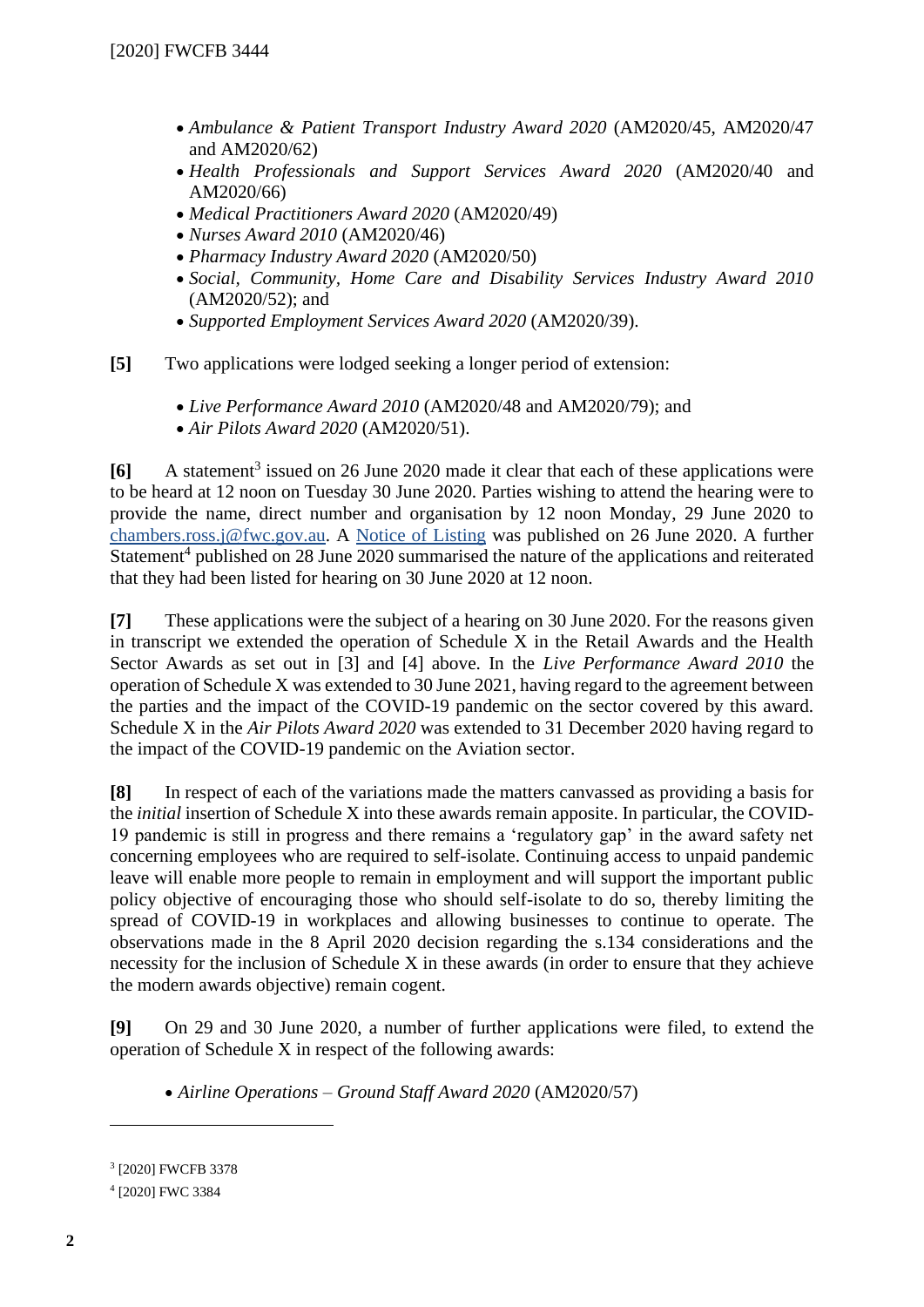- *Airport Employees Award 2020* (AM2020/53)
- *Alpine Resorts Award 2020* (AM2020/80)
- *Aluminium Industry Award 2020* (AM2020/80)
- *Amusement, Events and Recreation Award 2020* (AM2020/80)
- *Animal Care and Veterinary Services Award 2020* (AM2020/55 and AM2020/61)
- *Aquaculture Industry Award 2020* (AM2020/80)
- *Architects Award 2020* (AM2020/54)
- *Asphalt Industry Award 2020* (AM2020/80)
- *Banking, Finance and Insurance Industry Award 2020* (AM2020/84);
- *Broadcasting, Recorded Entertainment and Cinemas Award 2010* (AM2020/79)
- *Business Equipment Award 2020* (AM2020/57)
- *Car Parking Award 2020* (AM2020/63)
- *Cement, Lime and Quarrying Award 2020* (AM2020/80)
- *Cemetery Industry Award 2020* (AM2020/80)
- *Children's Services Award 2010* (AM2020/65)
- *Cleaning Services Award 2020* (AM2020/67)
- *Commercial Sales Award 2020* (AM2020/68)
- *Contract Call Centres Award 2020* (AM2020/57)
- *Corrections and Detentions (Private Sector) Award 2020* (AM2020/69 and AM2020/80)
- *Cotton Ginning Award 2020* (AM2020/80)
- *Dry Cleaning and Laundry Industry Award 2020* (AM2020/81)
- *Educational Services (Post-Secondary Education) Award* 2020 (AM2020/82)
- *Electrical Power Industry Award* (AM2020/58)
- *Fitness Industry Award 2010* (AM2020/80)
- *Food, Beverage and Tobacco Manufacturing 2010* (AM2020/70)
- *Funeral Industry Award 2010* (AM2020/71)
- *Gardening and Landscaping Services Award 2020* (AM2020/80)
- *Higher Education Industry-General Staff-Award 2020* (AM2020/57)
- *Horse and Greyhound Training Award 2020* (AM2020/80)
- *Horticulture Award 2010* (AM2020/80)
- *Hospitality Industry (General) Award 2020* (AM2020/72)
- *Journalists Published Media Award 2010* (AM2020/79)
- *Labour Market Assistance Industry Award 2020* (AM2020/57)
- *Legal Services Award 2020* (AM2020/57)
- *Local Government Industry Award 2020* (AM2020/56 and AM2020/57)
- *Meat Industry Award 2020* (AM2020/80)
- *Miscellaneous Award 2020* (AM2020/73)
- *Nursery Award 2020* (AM2020/80)
- *Pastoral Award 2010* (AM2020/80)
- *Pest Control Industry Award 2020* (AM2020/80)
- *Pharmaceutical Industry Award 2010* (AM2020/80)
- *Poultry Processing Award 2010* (AM2020/80)
- *Premixed Concrete Award 2020* (AM2020/80)
- *Professional Diving Industry (Recreational) Award 2020* (AM2020/80)
- *Professional Employees Award 2020* (AM2020/59)
- *Racing Clubs Events Award 2010* (AM2020/80)
- *Racing Industry Ground Maintenance Award 2020* (AM2020/80)
- *Rail Industry Award 2020* (AM2020/57)
- *Registered and Licensed Clubs Award 2010* (AM2020/75)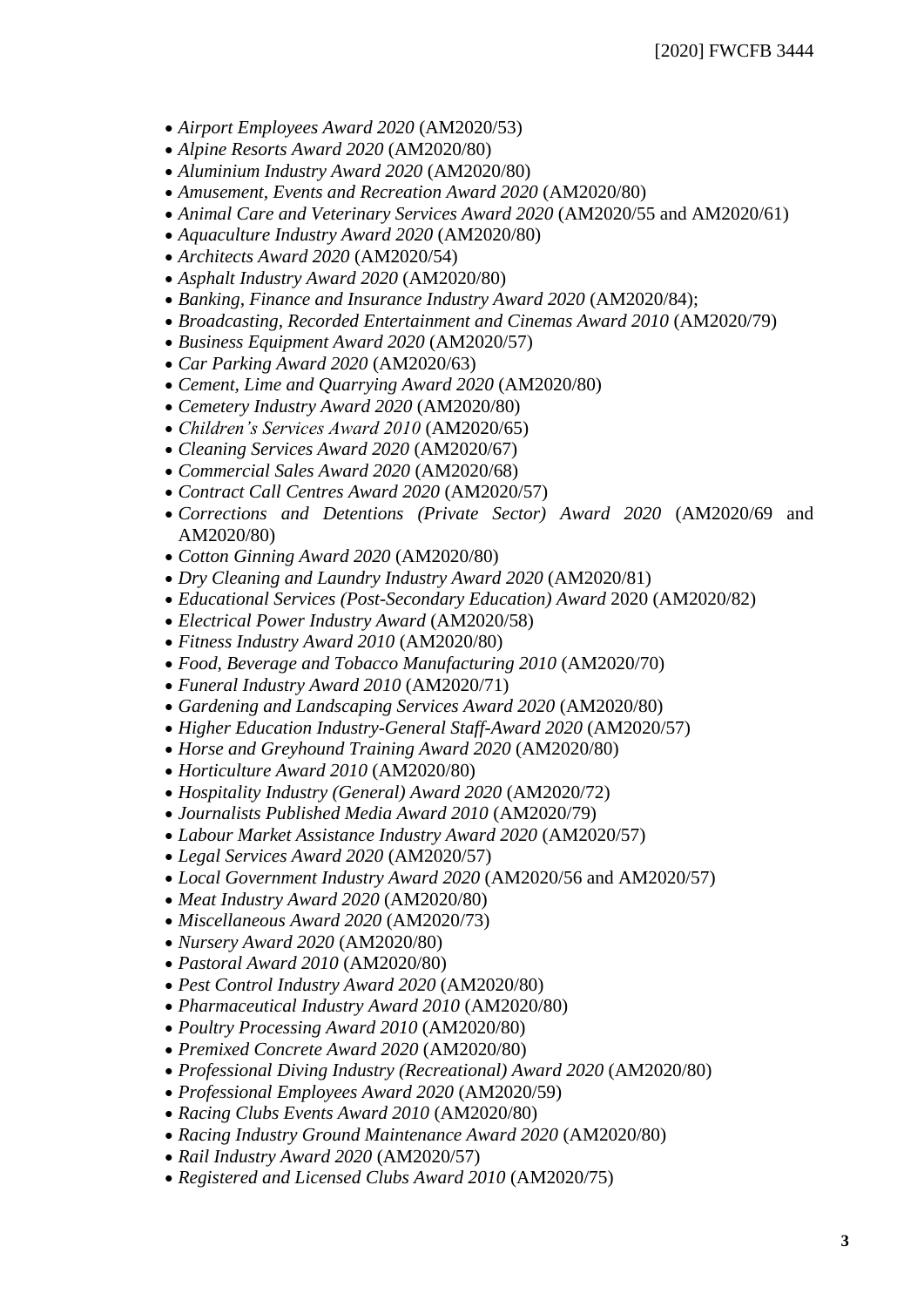- *Restaurant Industry Award 2020* (AM2020/74)
- *Salt Industry Award 2010* (AM2020/80)
- *Seafood Processing Award 2020* (AM2020/80)
- *Security Services Industry Award 2020* (AM2020/76)
- *Silviculture Award 2020* (AM2020/80)
- *State Government Agencies Award 2020* (AM2020/60)
- *Sugar Industry Award 2020* (AM2020/80)
- *Textile, Clothing, Footwear and Associated Industries Award 2010* (AM2020/81)
- *Timber Industry Award 2010* (AM2020/81)
- *Vehicle Repair, Retail and Services Award 2020* (AM2020/83)
- *Waste Management Award 2020* (AM2020/80)
- *Water Industry Award 2020* (AM2020/77, AM2020/64 and AM2020/57)
- *Wine Industry Award 2010* (AM2020/78) and
- *Wool Storage, Sampling and Testing Award 2010* (AM2020/80).

**[10]** Each of the above awards currently contains Schedule X (save for the *Electrical Power Industry Award 2020*). The applications seek to extend the operation of Schedule X in these awards either until 30 September 2020 or until further order of the Commission. In respect of the *Electrical Power Industry Award 2020*, the Association of Professional Engineers, Scientists and Managers Australia seeks to have Schedule X inserted into this award and for it to operate until 30 September 2020.

**[11]** It is our *provisional* view that the operative date of Schedule X of each of the awards at [9] above (save for the *Electrical Power Industry Award 2010*) should be extended to 30 September 2020. It is also our *provisional* view that Schedule X should be inserted in the *Electrical Power Industry Award 2010* and that it should operate until 30 September 2020.

**[12]** Submissions opposing any of these applications and our *provisional* views must be filed by **2pm Thursday, 2 July 2020**. Submissions should be sent to [amod@fwc.gov.au](mailto:amod@fwc.gov.au) in word version and include the relevant matter number in the subject line.

**[13]** If no submissions are filed opposing an application and our *provisional* view in respect of it, we will grant the application and vary the relevant award accordingly.

**[14]** If any submissions are filed opposing the applications and our *provisional* views then a hearing will take place at **10am on Friday, 3 July 2020**, **by telephone***.* Parties wishing to appear at the hearing are to provide the name, direct number and organisation by **4pm Thursday, 2 July 2020** to [chambers.ross.j@fwc.gov.au.](mailto:chambers.ross.j@fwc.gov.au)

**[15]** In the event that no submissions are filed opposing an application and our *provisional*  view in respect of it then the hearing proposed for **10am on Friday, 3 July 2020** will not be necessary and will be vacated.

#### PRESIDENT

Printed by authority of the Commonwealth Government Printer

<PR720643>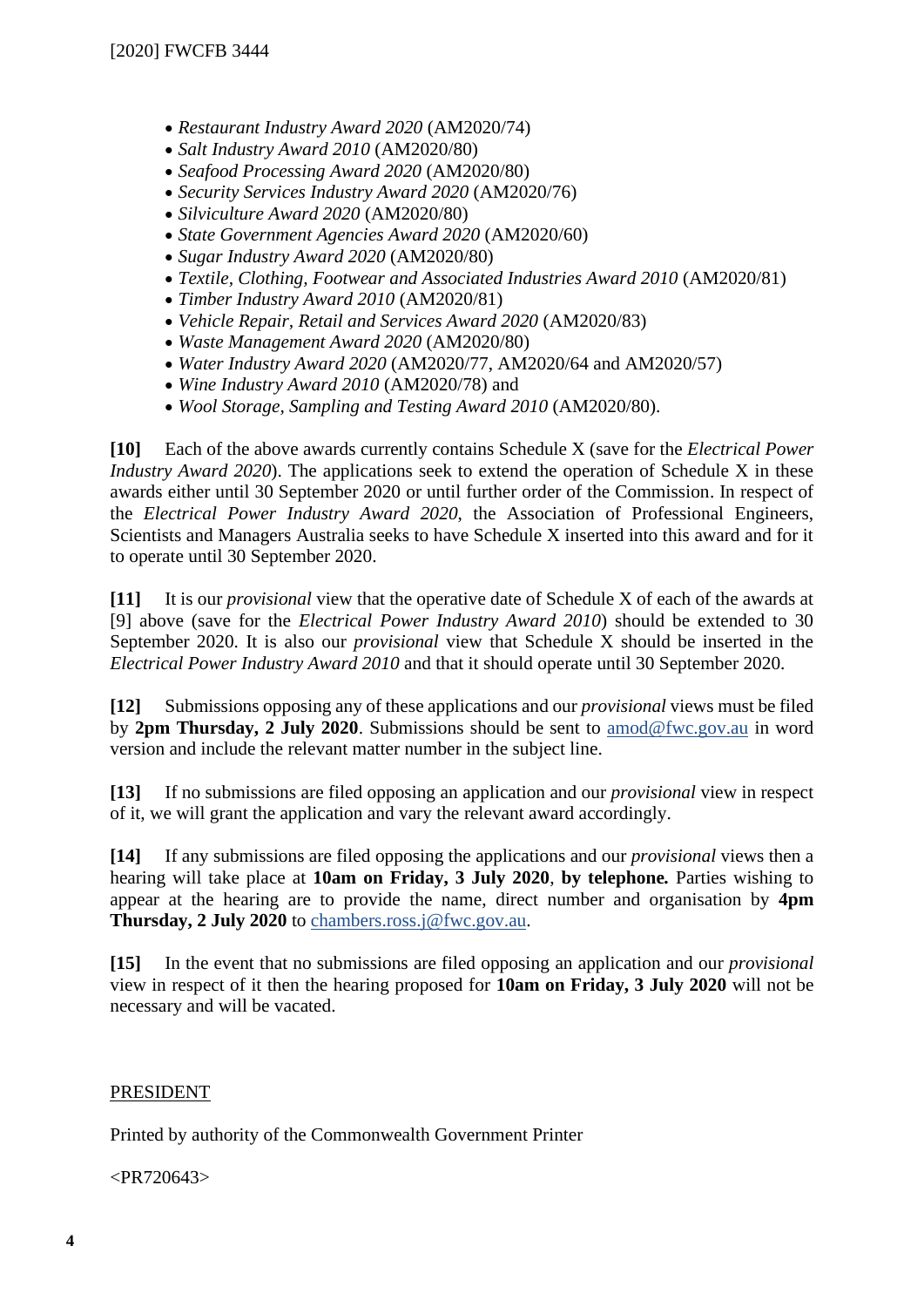#### *Appearances*:

Ms M Anthony for The Association of Professional Engineers, Scientists and Managers, Australia

Mr I Booth for the Newsagents Association of New South Wales and the Australian Capital Territory Ltd and the Australian Newsagents Federation Ltd

Mr S Bull for the United Workers' Union

Mr M Chesher for the Media, Entertainment and Arts Alliance

Mr T Clarke for the Australian Council of Trade Unions

Ms M De Vecchis for the Australian Salaried Medical Officers Federation

Mr Z Duncalfe for The Australian Workers' Union

Mr D Hamilton for Live Performance Australia

Ms J Knight and Mr M Robson for the Australian Municipal, Administrative, Clerical and Services Union

Mr A Millman for the National Retail Association

Ms A Moussa for the Victorian Ambulance Union

Mr G Mules for Flight Training Adelaide

Mr A Pardo and Mr M Galbraith for the Shop, Distributive and Allied Employees Association

Ms V Wiles for the Construction, Forestry, Maritime, Mining and Energy Union – Manufacturing Division

Ms K Wischer for the Australian Nursing and Midwifery Federation

*Hearing details:*

Melbourne (by telephone)

2020

30 June.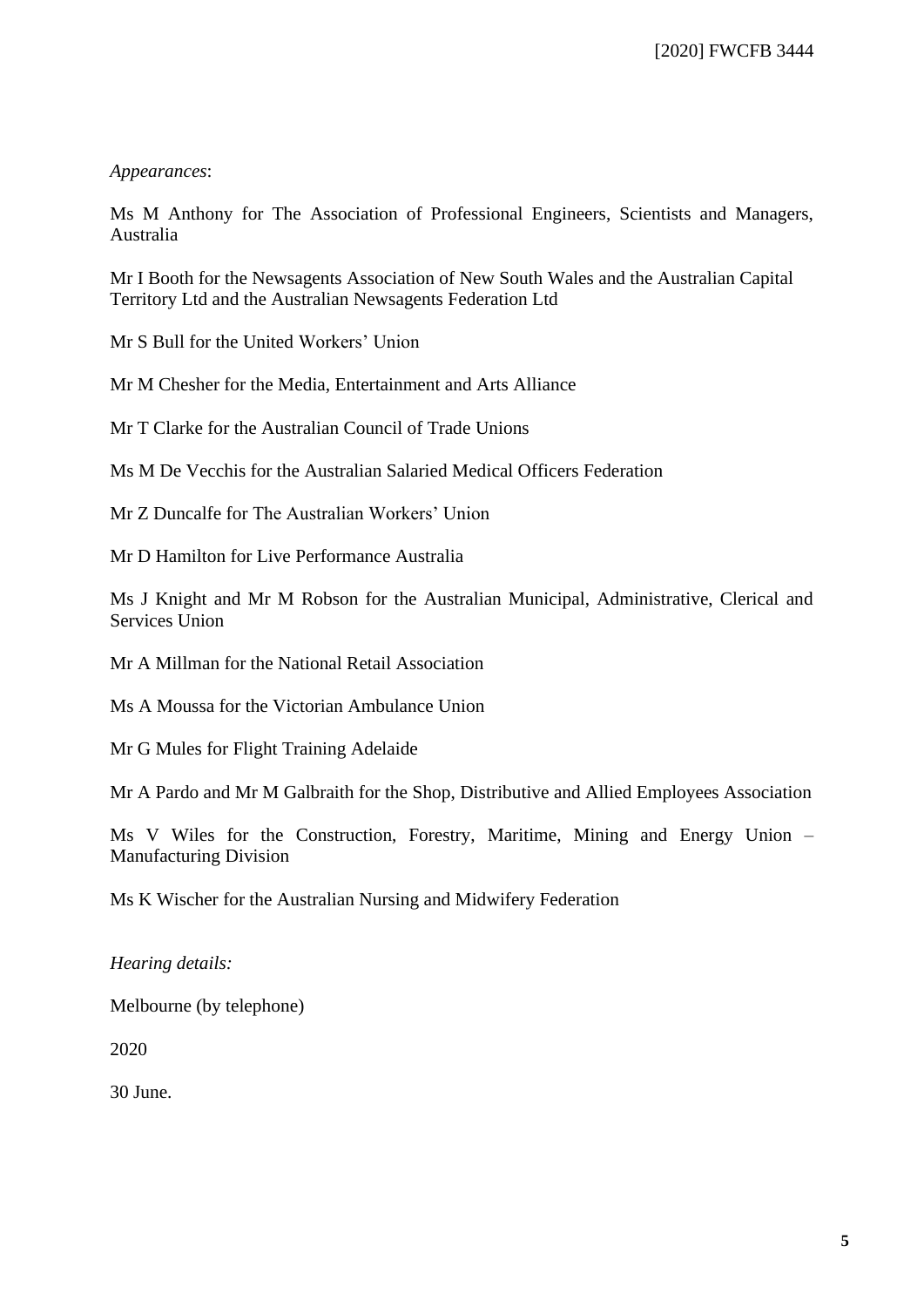### **ATTACHMENT A: Modern Awards varied to insert Schedule X**

- Aboriginal Community Controlled Health Services Award 2010
- *Aged Care Award 2010*
- *Air Pilots Award 2010*
- *Aircraft Cabin Crew Award 2010*
- *Airline Operations-Ground Staff Award 2010*
- *Airport Employees Award 2010*
- *Alpine Resorts Award 2010*
- *Aluminium Industry Award 2020*
- *Ambulance and Patient Transport Industry Award 2020*
- *Amusement, Events and Recreation Award 2010*
- *Animal Care and Veterinary Services Award 2020*
- *Aquaculture Industry Award 2020*
- *Architects Award 2010*
- *Asphalt Industry Award 2010*
- *Banking, Finance and Insurance Award 2020*
- *Book Industry Award 2020*
- *Broadcasting, Recorded Entertainment and Cinemas Award 2010*
- *Business Equipment Award 2010*
- *Car Parking Award 2020*
- *Cement, Lime and Quarrying Award 2010*
- *Cemetery Industry Award 2020*
- *Children's Services Award 2010*
- *Cleaning Services Award 2010*
- *Clerks - Private Sector Award 2010*
- *Commercial Sales Award 2010*
- *Concrete Products Award 2010*
- *Contract Call Centres Award 2010*
- *Corrections and Detention (Private Sector) Award 2020*
- *Cotton Ginning Award 2020*
- *Dry Cleaning and Laundry Industry Award 2010*
- *Educational Services (Post-Secondary Education) Award 2010*
- *Educational Services (Schools) General Staff Award 2010*
- *Educational Services (Teachers) Award 2010*
- *Fast Food Industry Award 2010*
- *Fitness Industry Award 2010*
- *Food, Beverage and Tobacco Manufacturing Award 2010*
- *Funeral Industry Award 2010*
- *Gardening and Landscaping Services Award 2020*
- *General Retail Industry Award 2010*
- *Graphic Arts, Printing and Publishing Award 2010*
- *Hair and Beauty Industry Award 2010*
- *Health Professionals and Support Services Award 2010*
- *Higher Education Industry-Academic Staff-Award 2010*
- *Higher Education Industry-General Staff-Award 2010*
- *Horse and Greyhound Training Award 2010*
- *Horticulture Award 2010*
- *Hospitality Industry (General) Award 2010*
- *Journalists Published Media Award 2010*
- *Labour Market Assistance Industry Award 2010*